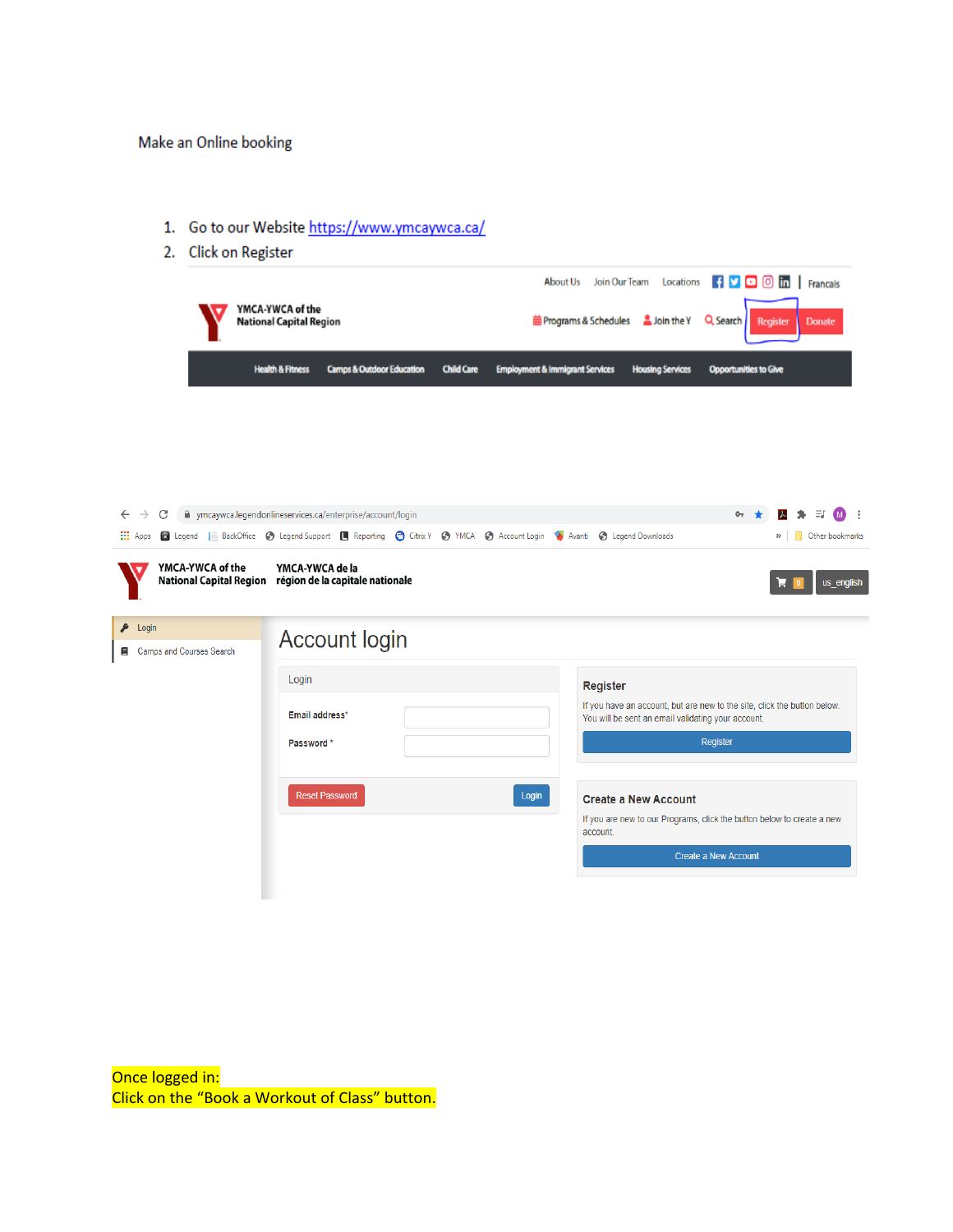| YMCA-YWCA of the                                                                                                                                                                      | YMCA-YWCA de la<br>National Capital Region région de la capitale nationale                                                                                                                                                                                                                                                                                                                                                    | us english                                                          |
|---------------------------------------------------------------------------------------------------------------------------------------------------------------------------------------|-------------------------------------------------------------------------------------------------------------------------------------------------------------------------------------------------------------------------------------------------------------------------------------------------------------------------------------------------------------------------------------------------------------------------------|---------------------------------------------------------------------|
| ▲ My Account<br>$\checkmark$<br>요+ Memberships<br>$\checkmark$<br><b>Camps and Courses Search</b><br>目<br>My Bookings and Groups<br>$\checkmark$<br>⊕<br>Log Off<br>$\leftrightarrow$ | Home<br>Notifications<br>This page lets you access your account and keep track of registrations, rentals and<br>more.<br>You have successfully set up your online profile.<br>Account details<br>Name<br>Email address<br><b>Account status</b><br>Active<br>Family - Y Member<br>Membership Type<br>Account number<br>Family member<br>It is important to us that we have all your family members connected to your account, | Make a booking<br><b>Book a Workout or Class</b><br><b>Programs</b> |
|                                                                                                                                                                                       | please take a moment to verify that the details we have are correct.                                                                                                                                                                                                                                                                                                                                                          |                                                                     |

## Make an Online Booking Page **2** of **4**

Then:

- Choose the Facility you would like book at,
- Choose the Category of what you are booking.
- Choose the Activity (s) you would like to book open.
- **•** Click "View Timetable"